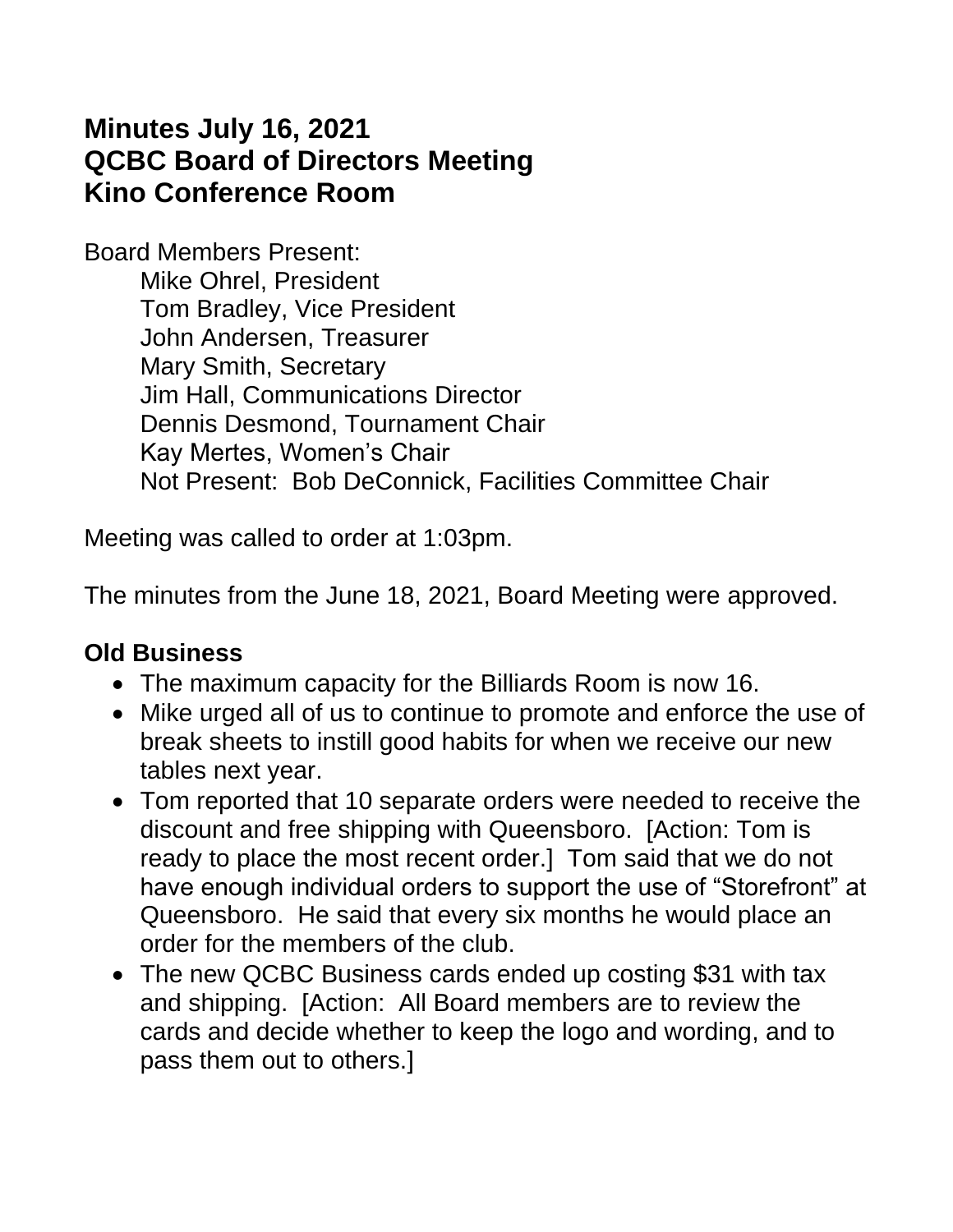- A brief discussion ensued after Tom said he would like to initiate a "Communication Plan" to define our interaction with QCBC members, Quail Creek residents, and with the community outside Quail Creek. The motion to move forward on this was dropped as there was a Board consensus that this was too formal for our small club.
- Kay would like to make a change to our Logo that is used on shirts and hats. She says the present "quail" is not apparent or distinctive enough. [Action: Kay will look at other logos to consider as a replacement.]

#### **New Business**

- The new low chairs have arrived, but Robson is keeping them in storage until the renovated room reopens next year.
- Mike gave a detailed report about the schedule for the renovation and expansion of the Billiards Room:

1) the acquiring of permits takes place 8/1 – 9/30.

2) the old billiard tables and other items in the Billiards room will be removed between 9/13 - 9/30.

3) the remodel will occur 10/1/2021 – 2/1/2022.

4) Robson has approved the new 9-foot Diamond tables and is working with Shays to build the tables and to remove the old ones. It may take 6-7 months to build the tables; Robson Financial is working with Mark at Shays to secure the order.

- There was a motion and unanimous decision to change the cleaning of the pool tables from Saturday morning at 8am to Monday morning at 8:15am. The intent is to get more members to help with the tasks.
- John passed out the Five-Year Budget Plan. [Action: Jim will upload this on GoogleDrive.] John's Budget Plan shows that at year-end in 2021 the club will have a balance of \$3,799 and in 2026 we should have a balance of \$2,949. We will be receiving our new tables from Robson (value=\$30,000). Our expenses since 2017 have been \$4779.